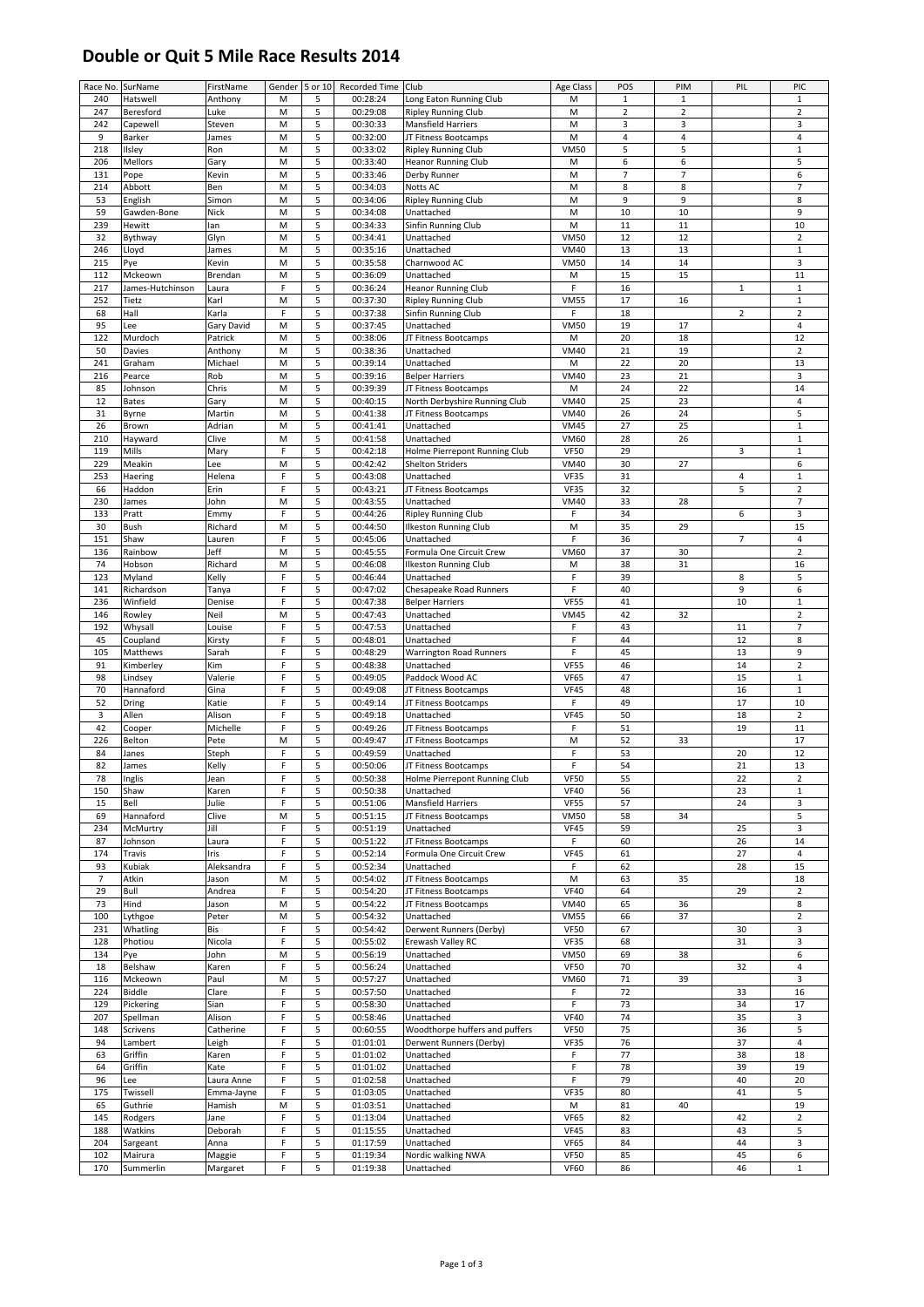## **Double or Quit 10 Mile Race Results 2014**

| Race No. | SurName       | FirstName | Gender      | 5 or 10 | Recorded Time | Club                             | Age Class   | POS              | PIM            | PIL            | PIC                      |
|----------|---------------|-----------|-------------|---------|---------------|----------------------------------|-------------|------------------|----------------|----------------|--------------------------|
| 6        | Allwood       | Carl      | M           | 10      | 00:56:48      | Sutton in Ashfield Harriers & AC | M           | $\mathbf{1}$     | $1\,$          |                | $1\,$                    |
| 211      | McGinty       | Micheal   | M           | 10      | 00:57:14      | Derwent Runners (Derby)          | <b>VM40</b> | $\overline{2}$   | $\overline{2}$ |                | $\mathbf 1$              |
| 223      |               |           | M           | 10      | 01:01:45      |                                  | <b>VM45</b> | 3                | 3              |                | $\mathbf 1$              |
|          | Cross         | Dean      |             |         |               | Sutton in Ashfield Harriers & AC |             |                  |                |                |                          |
| 219      | Handford      | Carl      | M           | 10      | 01:03:58      | Chesapeake Road Runners          | <b>VM45</b> | $\pmb{4}$        | $\sqrt{4}$     |                | $\overline{2}$           |
| 37       | Chant         | lan       | M           | 10      | 01:04:06      | Long Eaton Running Club          | <b>VM40</b> | 5                | 5              |                | $\overline{2}$           |
| 235      | <b>Stokes</b> | Tom       | M           | 10      | 01:04:27      | Erewash Valley RC                | M           | 6                | 6              |                | $\overline{2}$           |
| 244      | Jones         | Matthew   | M           | 10      | 01:05:12      | <b>Ripley Running Club</b>       | <b>VM40</b> | $\overline{7}$   | $\overline{7}$ |                | 3                        |
| 114      | McKeown       | Joseph    | M           | 10      | 01:08:07      | London Heathside Runners AC      | M           | 8                | 8              |                | 3                        |
| 80       | Jacobs        | Mark      | M           | 10      | 01:08:15      | Formula One Circuit Crew         | M           | $\boldsymbol{9}$ | 9              |                | $\overline{a}$           |
| 13       |               |           | M           | 10      | 01:08:17      | <b>Broxtowe Tri Club</b>         | <b>VM50</b> | 10               | 10             |                | $\mathbf 1$              |
|          | Battison      | Mark      |             |         |               |                                  |             |                  |                |                |                          |
| 147      | Saxton        | Luke      | M           | 10      | 01:08:30      | Unattached                       | M           | 11               | 11             |                | 5                        |
| 99       | Lock          | Deborah   | F           | 10      | 01:08:38      | North Derbyshire Running Club    | <b>VF40</b> | 12               |                | 1              | $\,1\,$                  |
| 23       | Bland         | Michael   | M           | 10      | 01:09:58      | Long Eaton Running Club          | M           | 13               | 12             |                | 6                        |
| 89       | Kataria       | George    | M           | 10      | 01:10:27      | Sinfin Running Club              | <b>VM45</b> | 14               | 13             |                | 3                        |
| 233      | McMurtry      | James     | M           | 10      | 01:10:43      | Ashbourne                        | <b>VM45</b> | 15               | 14             |                | $\overline{a}$           |
| 157      | Smith         | Michael   | M           | 10      | 01:12:23      | Unattached                       | <b>VM45</b> | 16               | 15             |                | 5                        |
|          |               |           |             | 10      |               |                                  |             |                  |                |                | $\overline{7}$           |
| 125      | Orrell        | Tom       | M           |         | 01:12:32      | JT Fitness Bootcamps             | M           | 17               | 16             |                |                          |
| 173      | Tideswell     | Joe       | M           | 10      | 01:12:33      | Unattached                       | M           | 18               | 17             |                | 8                        |
| 137      | Reddish       | Andy      | M           | 10      | 01:12:38      | Unattached                       | <b>VM45</b> | 19               | 18             |                | 6                        |
| 185      | Warner        | Brian     | M           | 10      | 01:12:58      | Sinfin Running Club              | <b>VM45</b> | 20               | 19             |                | $\overline{7}$           |
| 182      | Walker        | Karl      | M           | 10      | 01:13:12      | Unattached                       | <b>VM45</b> | 21               | 20             |                | 8                        |
| 108      | McClemens     | Ben       | M           | 10      | 01:13:38      | Unattached                       | M           | 22               | 21             |                | 9                        |
| 248      | Holmes        | Dennis    | M           | 10      | 01:13:47      | <b>Ripley Running Club</b>       | <b>VM50</b> | 23               | 22             |                | $\overline{2}$           |
| 187      | Warwick       | Mark      | M           | 10      | 01:14:27      | <b>TEAM DERBY RUNNER</b>         | <b>VM50</b> | 24               | 23             |                | 3                        |
|          |               | lan       | M           | 10      |               |                                  | <b>VM40</b> | 25               | 24             |                | $\overline{a}$           |
| 38       | Abbott        |           |             |         | 01:14:29      | Redhill Road Runners             |             |                  |                |                |                          |
| 172      | Taylor        | Steve     | M           | 10      | 01:15:02      | Formula One Circuit Crew         | <b>VM55</b> | 26               | 25             |                | $\mathbf{1}$             |
| 120      | Mitson        | Richard   | M           | 10      | 01:15:12      | Notts AC                         | <b>VM45</b> | 27               | 26             |                | 9                        |
| 251      | Goodall       | Brian     | M           | 10      | 01:15:19      | Erewash Valley RC                | <b>VM60</b> | 28               | 27             |                | $\mathbf 1$              |
| 71       | Harrison      | Clare     | F           | 10      | 01:15:25      | Sinfin Running Club              | <b>VF35</b> | 29               |                | $\overline{2}$ | $\,1\,$                  |
| 113      | McKeown       | Daniel    | M           | 10      | 01:15:40      | London Heathside Runners AC      | M           | 30               | 28             |                | 10                       |
| 179      | Vickery       | Evelyn    | $\mathsf F$ | 10      | 01:15:44      | Formula One Circuit Crew         | <b>VF35</b> | 31               |                | 3              | $\overline{2}$           |
| 44       | Cotton        | Katie     | F           | 10      | 01:15:45      | South Derbyshire Road Runners    | F           | 32               |                | 4              | $\,1\,$                  |
| 169      |               | Rob       | M           | 10      |               |                                  | M           | 33               | 29             |                | 11                       |
|          | Strachan      |           |             |         | 01:15:55      | Unattached                       |             |                  |                |                |                          |
| 97       | Lewis         | Colin     | M           | 10      | 01:18:13      | Erewash Valley RC                | <b>VM55</b> | 34               | 30             |                | $\overline{2}$           |
| 43       | Cort          | Neil      | M           | 10      | 01:18:34      | Unattached                       | <b>VM50</b> | 35               | 31             |                | $\sqrt{4}$               |
| 5        | Allen         | Jonathan  | M           | 10      | 01:18:58      | Unattached                       | M           | 36               | 32             |                | 12                       |
| 86       | Johnson       | James     | M           | 10      | 01:19:36      | Unattached                       | M           | 37               | 33             |                | 13                       |
| 249      | Broughton     | Esther    | $\mathsf F$ | 10      | 01:19:47      | <b>Ripley Running Club</b>       | <b>VF35</b> | 38               |                | 5              | 3                        |
| 168      | Stone         | Elaine    | F           | 10      | 01:20:11      | Wirksworth R C                   | <b>VF45</b> | 39               |                | 6              | 15                       |
| 202      | Yearwood      | Wayne     | M           | 10      | 01:20:24      | <b>Ripley Running Club</b>       | <b>VM45</b> | 40               | 34             |                | 10                       |
| 121      | Moat          |           | M           | 10      | 01:20:34      | Unattached                       | M           | 41               | 35             |                | 14                       |
|          |               | Andrew    |             |         |               |                                  |             |                  |                |                |                          |
| 58       | Gall          | Janine    | F           | 10      | 01:20:45      | <b>Team Derby Runner</b>         | <b>VF45</b> | 42               |                | 7              | 16                       |
| 54       | Fennemore     | Simon     | M           | 10      | 01:20:49      | Unattached                       | M           | 43               | 36             |                | 15                       |
| 75       | Hodgkinson    | Mark      | M           | 10      | 01:20:58      | Unattached                       | <b>VM45</b> | 44               | 37             |                | 11                       |
| 92       | Knight        | Darren    | M           | 10      | 01:21:06      | Chesapeake Road Runners          | <b>VM40</b> | 45               | 38             |                | 5                        |
| 24       | Boothroyd     | Paul      | M           | 10      | 01:21:40      | Erewash Valley RC                | <b>VM55</b> | 46               | 39             |                | 3                        |
| 238      | Nicholls      | Matt      | M           | 10      | 01:21:55      | <b>Ripley Running Club</b>       | M           | 47               | 40             |                | 16                       |
| 62       | Greenwell     | David     | M           | 10      | 01:21:59      | <b>UK Netrunner</b>              | <b>VM50</b> | 48               | 41             |                | 5                        |
| 10       | Barnes        | Bev       | F           | 10      | 01:22:07      | Redhill Road Runners             | <b>VF50</b> | 49               |                | 8              | $\mathbf 1$              |
|          |               |           |             |         |               |                                  |             |                  |                |                |                          |
| 142      | Riley         | Jason     | M           | 10      | 01:22:42      | Kimberley and District Striders  | <b>VM40</b> | 50               | 42             |                | 6                        |
| 220      | Batterham     | Matt      | M           | 10      | 01:23:18      | Unattached                       | M           | 51               | 43             |                | 17                       |
| 254      | Doleman       | Stephen   | M           | 10      | 01:23:21      | Unattached                       | <b>VM50</b> | 52               | 44             |                | 6                        |
| 143      | Roach         | Caz       | F           | 10      | 01:23:23      | Unattached                       | <b>VF40</b> | 53               |                | 9              | $\overline{2}$           |
| 111      | Mcgeorge      | Julie     | F           | 10      | 01:23:57      | Holme Pierrepont Running Club    | <b>VF55</b> | 54               |                | 10             | $\mathbf{1}$             |
| 205      | Bates         | Nick      | M           | 10      | 01:24:09      | Unattached                       | VM50        | 55               | 45             |                |                          |
| 183      | Walker        | Victoria  | F           | 10      | 01:24:24      | Unattached                       | <b>VF35</b> | 56               |                | 11             | 4                        |
|          |               |           |             |         |               |                                  |             |                  |                |                |                          |
| 237      | Stevenson     | Paul      | M           | 10      | 01:24:49      | Sinfin Running Club              | <b>VM55</b> | 57               | 46             |                | $\overline{4}$           |
| 212      | Mellors       | lan       | M           | 10      | 01:24:58      | <b>Smalley Road Runners</b>      | M           | 58               | 47             |                | 18                       |
| 132      | Portwood      | Andy      | M           | 10      | 01:25:06      | Jog Derbyshire                   | <b>VM45</b> | 59               | 48             |                | 12                       |
| 130      | Poole         | Lizzie    | F           | 10      | 01:25:11      | <b>Heanor Running Club</b>       | <b>VF40</b> | 60               |                | 12             | 3                        |
| 197      | Wilson        | Neil      | M           | 10      | 01:25:12      | Derwent Runners (Derby)          | <b>VM40</b> | 61               | 49             |                | $\overline{7}$           |
| 155      | Smith         | Alan      | M           | 10      | 01:25:17      | Unattached                       | <b>VM55</b> | 62               | 50             |                | 5                        |
| 200      | Wood          | Teresa    | F           | 10      | 01:25:28      | Unattached                       | <b>VF40</b> | 63               |                | 13             | 4                        |
| 39       | Clark         | Michael   | M           | 10      | 01:25:50      | Unattached                       | M           | 64               | 51             |                | 19                       |
| 164      | Stapleford    | Adam      | M           | 10      | 01:26:16      | Unattached                       | M           | 65               | 52             |                | 20                       |
|          |               |           |             |         |               |                                  | <b>VF40</b> |                  |                |                |                          |
| 250      | <b>Butlin</b> | Alison    | F           | 10      | 01:26:39      | <b>Ripley Running Club</b>       |             | 66               |                | 14             | 5                        |
| 127      | Pearson       | Megan     | F           | 10      | 01:26:47      | Unattached                       | F           | 67               |                | 15             | $\overline{2}$           |
| 245      | Austen        | Meagan    | $\mathsf F$ | 10      | 01:26:48      | Unattached                       | F           | 68               |                | 16             | 3                        |
| 51       | Davies        | Jessica   | F           | 10      | 01:26:57      | Unattached                       | F           | 69               |                | 17             | 4                        |
| 222      | Welburn       | Jackie    | F           | 10      | 01:27:01      | Holme Pierrepont Running Club    | <b>VF35</b> | 70               |                | 18             | 5                        |
| 76       | Holmes        | Katie     | $\mathsf F$ | 10      | 01:27:08      | Holme Pierrepont Running Club    | <b>VF50</b> | 71               |                | 19             | $\overline{2}$           |
| 34       | Campbell      | Andy      | M           | 10      | 01:27:45      | Malvern Joggers                  | <b>VM40</b> | 72               | 53             |                | 8                        |
| 208      | McLoughlin    | Gilly     | F           | 10      | 01:28:31      | Unattached                       | <b>VF40</b> | 73               |                | 20             | 6                        |
|          |               |           |             |         |               |                                  |             |                  |                |                |                          |
| 209      | Grainger      | Penny     | F           | 10      | 01:28:31      | Unattached                       | <b>VF40</b> | 74               |                | 21             | $\overline{7}$           |
| 109      | McGeoch       | Akua      | $\mathsf F$ | 10      | 01:28:46      | North Derbyshire Running Club    | <b>VF35</b> | 75               |                | 22             | 6                        |
| 232      | Bird          | Jay       | М           | 10      | 01:29:07      | <b>Ripley Running Club</b>       | M           | 76               | 54             |                | 21                       |
| 41       | Clough Jones  | Helen     | F           | 10      | 01:29:36      | Holme Pierrepont Running Club    | <b>VF40</b> | 77               |                | 23             | 8                        |
| 8        | Baird         | Stuart    | M           | 10      | 01:29:44      | Unattached                       | <b>VM45</b> | 78               | 55             |                | 13                       |
| 221      | Cairney       | Luke      | M           | 10      | 01:30:05      | Unattached                       | M           | 79               | 56             |                | 22                       |
| 14       | Beasley       | Paul      | M           | 10      | 01:30:09      | Sutton in Ashfield Harriers & AC | <b>VM55</b> | 80               | 57             |                | 6                        |
| 118      | Merryweather  | Laura     | F           | 10      | 01:30:28      | <b>Redhill Road Runners</b>      | F           | 81               |                | 24             | 5                        |
| 27       |               |           |             |         | 01:30:30      |                                  |             |                  |                |                | 23                       |
|          | Brown         | Andrew    | M           | 10      |               | Unattached                       | M           | 82               | 58             |                |                          |
| 115      | Mckeown       | Mellissa  | F           | 10      | 01:30:36      | Unattached                       | F           | 83               |                | 25             | 6                        |
| 110      | McGeoch       | Alastair  | M           | 10      | 01:30:42      | North Derbyshire Running Club    | M           | 84               | 59             |                | 24                       |
| 161      | Sparling      | Suzie     | $\mathsf F$ | 10      | 01:30:53      | Sweatshop                        | F           | 85               |                | 26             | $\overline{7}$           |
| 243      | Patrick       | David     | M           | 10      | 01:30:53      | Long Eaton Running Club          | <b>VM45</b> | 86               | 60             |                | 14                       |
| 140      | Richards      | David     | M           | 10      | 01:31:15      | Formula One Circuit Crew         | <b>VM55</b> | 87               | 61             |                | $\overline{\phantom{a}}$ |
| 160      | Softley       | Robert    | M           | 10      | 01:31:22      | Chesapeake Road Runners          | M           | 88               | 62             |                | 25                       |
| 106      | May           | Amy       | F           | 10      | 01:31:43      | Kimberley and District Striders  | F           | 89               |                | 27             | 8                        |
|          |               |           | F           | 10      |               |                                  | F           | 90               |                |                |                          |
| 135      | Rachel        | Lee       |             |         | 01:31:51      | Kimberley and District Striders  |             |                  |                | 28             | 9                        |